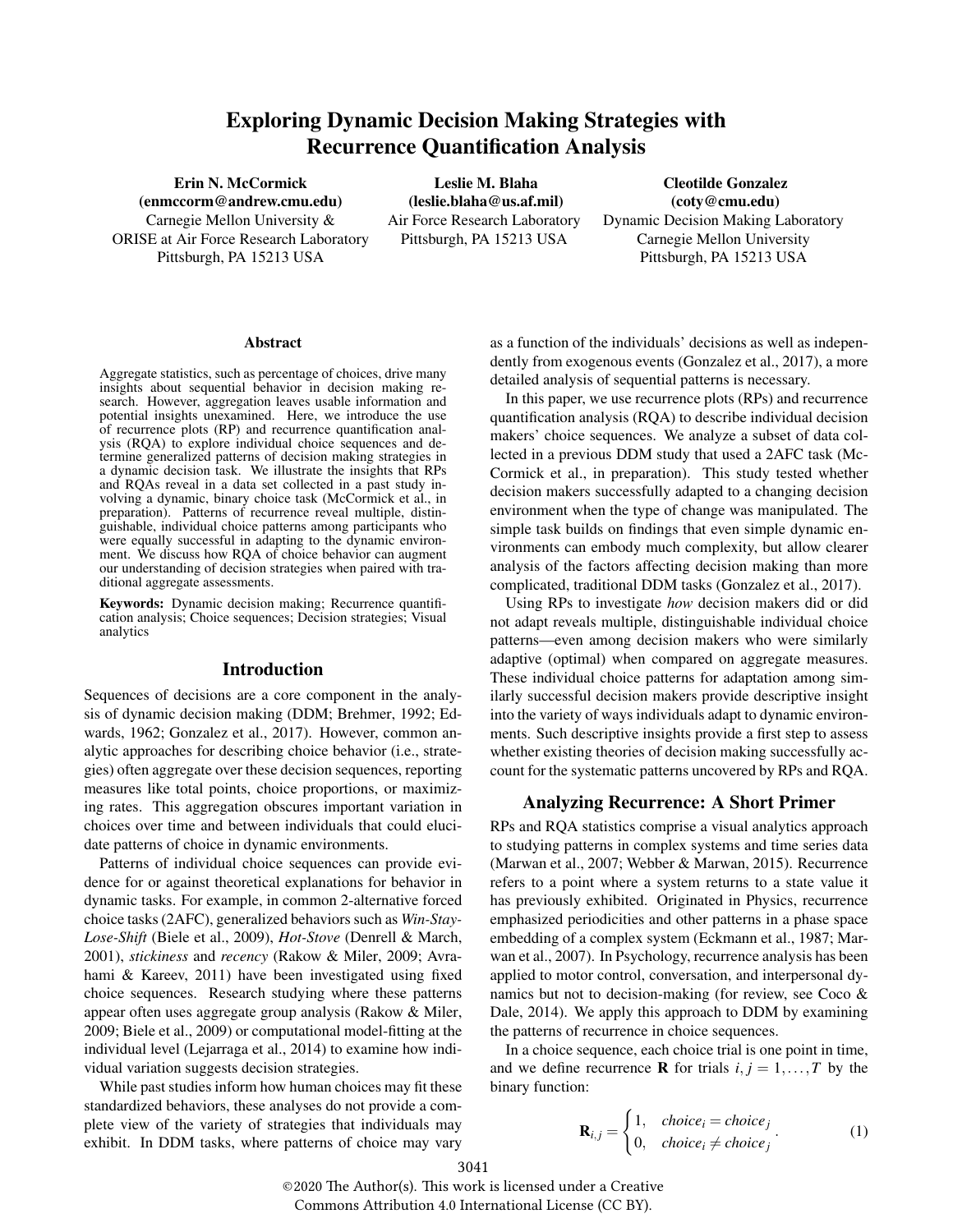Note that  **is agnostic to the specific choice on each trial;** it merely codes if there has been a repetition of an earlier choice (event state). Defining the possible event states in a sequence is an important step in RQA that introduces flexibility and necessitates deliberate care. For this demonstration, we start simply by defining the event states as the set of possible choices in the task. In our 2AFC case study, this is whether the decision maker chose Option A or Option B on each trial.<sup>1</sup> Thus, **R** captures when the participant repeats selections of Option A or Option B.

Recurrence can be computed as (1) auto-recurrence of a choice sequence against itself, or (2) cross-recurrence analyzing two choice sequences against each other (Coco & Dale, 2014). In the present work, we focus only on auto-recurrence. We revisit cross-recurrence concepts in the Discussion.

Recurrence plots (RPs) depict the values of R in a heatmaplike grid visualization (see Figure 1). Both the horizontal and vertical dimensions represent the same sequence of trials. The first trial is in the lower left corner, and time proceeds forward from left to right on the x-axis and bottom to top on the y-axis, placing the last trial in the upper right corner. The binary values of  **are colored black if recurrent**  $(\mathbf{R}_{i,j} = 1)$  or white if not  $(\mathbf{R}_{i,j} = 0)$ . Auto-recurrence plots are always symmetric over the diagonal running from lower left to upper right. This diagonal is referred to as the Line of Incidence (LOI) where  $\mathbf{R}_{i,i} = 1$ . We typically remove the LOI from auto-recurrence RPs (e.g., Figure 1) because the state at time *t* is always recurrent (and therefore uninformative).



Figure 1: Example auto-recurrence plot where black points mark recurrence and white points mark non-recurrence in a choice sequence of  $T = 100$  trials. The first row/column indicates whether each trial is a repeat of the choice made in Trial 1; the second row/column indicates recurrence of the choice made in Trial 2, etc.

It is not hard to see patterns in the black and white blocks of Figure 1. In our 2AFC context, each black point indicates a trial in the choice sequence where either Option A or B is repeated. Diagonal lines indicate repeated sequences of states (e.g., ABAB or AAAA), while horizontal and vertical lines are recurrent choices of the exact same state (e.g., AAAA). Thus, the large, solid blocks (e.g., upper right) indicate a long sequence of repeating the same choice over several trials.

Through interpretation, the recurrence patterns in Figure 1 help us describe behavior in this 2AFC task. Overall, this participant starts by frequently switching between the two choices, then has three subsequent periods where they prefer one choice: their first choice, the alternate choice, then back to their first choice.

Let us consider the strategy in more detail. First, the participant tries one choice in Trial 1 (i.e., Choice 1), and exhibits some switching between the two options in the first few trials (alternating black and white cells); black cells indicate repeating Choice 1 and white off-diagonal cells indicate selecting the other option, Choice 2. Next, around roughly Trials 10– 30, the participant repeatedly makes Choice 1 (i.e., the large black block around the LOI indicates the repeated choice), as illustrated by the long horizontal segment for 10–30 on the x-axis at Trial 1 on the y-axis.

Third, around trials 40–70, the participant mostly makes Choice 2 (i.e., given the large black block around the LOI), and we know this is not Choice 1 because the horizontal block at Trial 1 on the y-axis is white for those trials. Finally, around trial 72, the participant returns to making Choice 1 for the remaining trials. Again, the black block around the LOI indicates long-duration recurrence; we know this is Choice 1 because the horizontal bar at Trial 1 on the y-axis during this range of the x-axis is black.

Interpreting RPs is a process of visual inspection, and the meaning of recurrence patterns must be inferred in the context of the data and domain. With this caveat in mind, we can use RPs to see far more detailed patterns than an aggregate summary of this participants' behavior would provide. For example, an aggregate summary might say the participant in Figure 1 preferred Choice 1 on 65% of the trials. However this observation does not capture the dynamic switching between an early preference for Choice 1, a middle preference for Choice 2, and a return to preferring Choice 1 for the last quarter of the trials.

#### Recurrence Quantification Analysis

Recurrence quantification analysis (RQA) provides welldefined statistics derived from diagonal and vertical structures in the RP (Webber & Zbilut, 1994; Zbilut & Webber, 1992). We define a sample of the core RQA statistics in Table 1, using the formalisms from Webber & Marwan (2015), and give the values for the RP in Figure 1; we briefly summarize RQA statistics here (see Webber & Marwan, 2015, for comprehensive coverage of available statistics). The recurrence rate (RR) represents the proportion of all RP points that are recurrent. In a 2AFC sequence of length  $T = 100$ , this can range from  $RR \approx 50$  (half the trials making Option A and half the trials making Option B) to  $RR \approx 100$  if a single choice

<sup>&</sup>lt;sup>1</sup>Another set of possible event states could represent not just the choice made, but the outcome experienced, which would provide an additional layer of insight into choice behavior.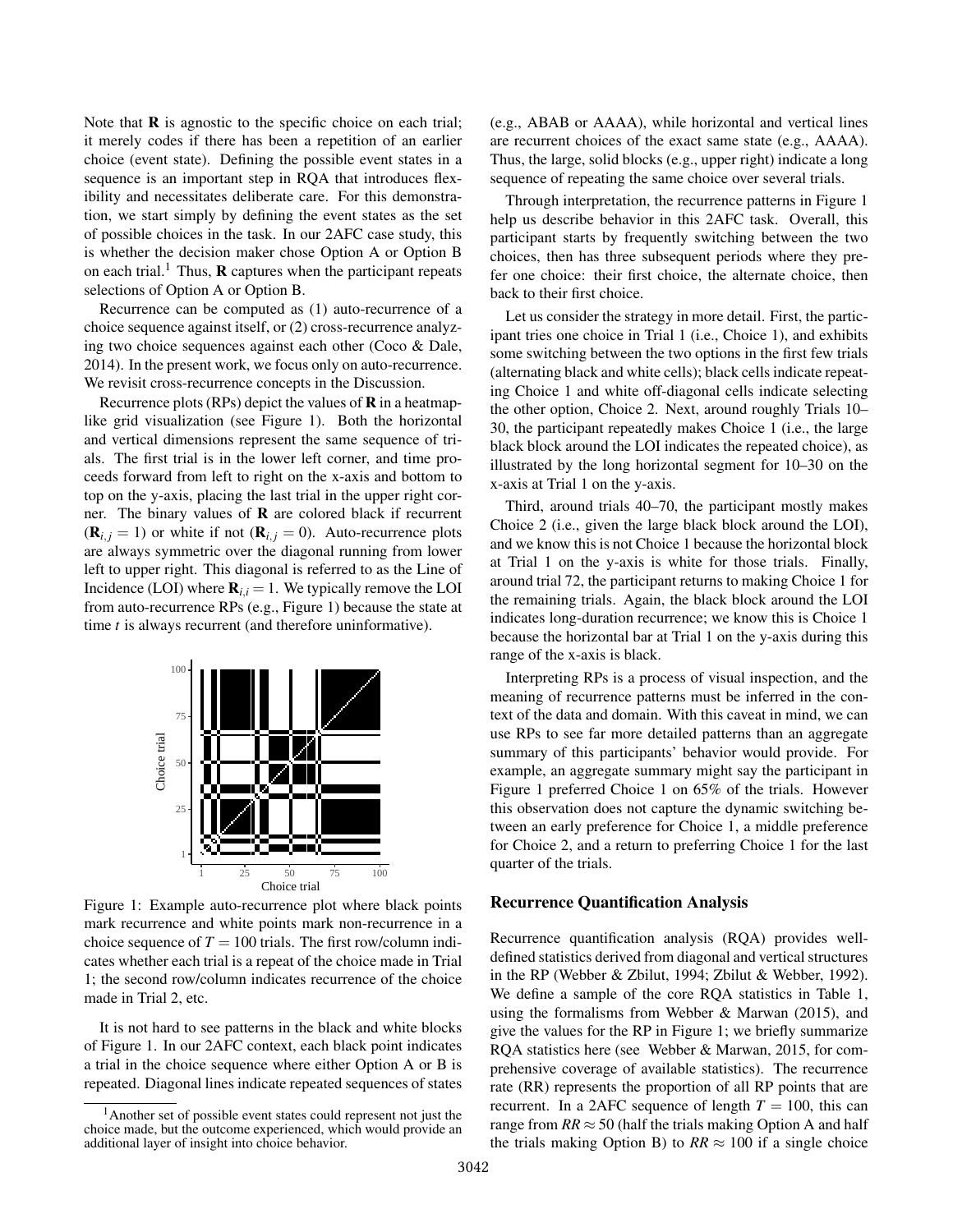Table 1: Example Recurrence Quantification Statistics

| <b>Statistic</b>                   | <b>Equation</b>                                                                                                                                                                                                         | Fig. 1 Val-<br>(Max<br>ues<br>Possible) |
|------------------------------------|-------------------------------------------------------------------------------------------------------------------------------------------------------------------------------------------------------------------------|-----------------------------------------|
| Recurrence<br>rate                 | $RR(\varepsilon,N)=\frac{1}{N^2-N}\sum_{i\neq i=1}^N R_{i,j}^{m,\varepsilon}$                                                                                                                                           | 53.5 (100)                              |
| Percent<br>determinism             | $DET = \frac{\sum_{\ell=d_{min}}^N \ell H_D(\ell)}{\sum_{i=1}^N R_{i,i}}$                                                                                                                                               | 95.3 (100)                              |
| Average<br>diagonal<br>line length | $\langle D \rangle = \frac{\sum_{\ell=d_{\min}}^N \ell H_D(\ell)}{\sum_{\ell=d}^N \, H_D(\ell)}$                                                                                                                        | 5.5(49)                                 |
| Maximum<br>diagonal<br>line length | $D_{\text{max}} = \text{argmax } H_D(\ell)$                                                                                                                                                                             | 32 (99)                                 |
| Laminarity                         | $\begin{aligned} LAM = \frac{\sum_{\ell = \nu_{min}}^N \ell H_V(\ell)}{\sum_{i,j=1}^N R_{i,j}} \ TT = \frac{\sum_{\ell = \nu_{min}}^N \nu H_V(\ell)}{\sum_{\ell = \nu_{min}}^N \nu H_V^{\epsilon}(\ell)} \end{aligned}$ | 98.4 (100)                              |
| Average<br>vertical line<br>length |                                                                                                                                                                                                                         | 8.1(50)                                 |

is made on all trials.<sup>2</sup> For Figure 1, just over half the RP is recurrent behaviors.

Diagonal lines, not including but running parallel to the LOI, indicate repeated sequences over time; this can occur in long blocks of the same choice or a matching repeated sequence. For example, a sequence perfectly alternating between Options A and B has long diagonals but no vertical structures, because the sequence over time matches, but no choice is an immediate repeat of the previous choice. The following statistics are all based on the distribution of diagonal lines: DET (proportion of  $\mathbf{R}_{i,j}$  falling onto diagonal lines),  $\langle D \rangle$  (average diagonal line length), and  $D_{\text{max}}$  (maximum diagonal line length). Figure 1 has a fairly deterministic pattern falling onto many relatively short diagonal lines, given the low  $\langle D \rangle$  and medium  $D_{\text{max}}$  values.

Vertical<sup>3</sup> structures indicate staying in the exact same state over time. The statistics LAM (proportion of  $\mathbf{R}_{i,j}$  falling into vertical structures) and TT (trapping time, or average vertical line length) reflect vertical structures. For Figure 1, LAM indicates a large proportion of recurrent points are in vertical structures, and the average vertical structure is relatively short. Together with the RPs, RQA provides a set of values to help describe the recurrence patterns. It is desirable to use the whole RQA vector because no single statistic uniquely describes an RP.

#### Case Study: A 2AFC DDM Task

To illustrate the use of RPs and RQA in a DDM task, we analyze data from one experimental condition from the study by McCormick et al. (in preparation). In the chosen experimental condition, participants ( $n = 101$ ) performed a 2AFC task where the initially worse (in expected value) choice gradually improved (in expected value) over  $T = 100$  choice trials. Both choices were risky gambles with the same high and low outcomes (500 or 0 points, respectively). One option was *stationary*: the probability of receiving the high outcome was 50% over all  $T = 100$  trials. The other option was *non-stationary*: the probability of receiving the high outcome was 1% on trial 1 and increased by 1% on each successive trial. Thus, the non-stationary option had a lower expected value than the stationary option during trials 1 to 49; equal expected value for trial 50; and higher expected values than the stationary option during trials 51 to 100.

Participants received no information about the choice outcomes nor their probabilities at the start of the experiment. As shown in Figure 2, they simply saw two buttons to choose between, labeled A and B; these represent the stationary and non-stationary choices, which was not communicated to participants, and the labels were randomly assigned. Once participants chose between option A and B, they received feedback containing the outcome of their last choice, a reminder of that choice, and the total points they had accumulated up to that trial. Participants completed the study online, and were compensated with a base payment plus an individualized bonus that was a fraction of the points the participant had accumulated over the  $T = 100$  trials.

| Round 11, Pick one:                                                                       |  |  |  |  |  |  |  |  |
|-------------------------------------------------------------------------------------------|--|--|--|--|--|--|--|--|
| A  B                                                                                      |  |  |  |  |  |  |  |  |
| Your choice was: A the outcome of your choice was: 500<br>Your total score so far is 1500 |  |  |  |  |  |  |  |  |

Figure 2: Representation of an example choice trial in the McCormick et al. task. Participants received feedback about their previous choice and current accumulation of points.

A fully informed, optimal decision maker (one who maximized their expected number of points on each trial) would choose the stationary option for trials 1–49, and then adapt to choose the non-stationary option for trials 51–100. Thus, a simple aggregate metric of performance is the rate of maximizing choices (max-rate), which can be calculated over all 100 trials, or separately for trials 1–49 (max-rate before the expected value switch) and trials 51–100 (max-rate after).

As reported in McCormick et al. (in preparation), participants were divided between adaptive and non-adaptive groups using the max-rate before and max-rate after scores. Adaptive individuals were of two types. Agile decision makers made maximizing choices more frequently both before and after

<sup>2</sup>Approximate values because the LOI is removed.

<sup>&</sup>lt;sup>3</sup>In auto-recurrence, vertical and horizontal lines are equivalent.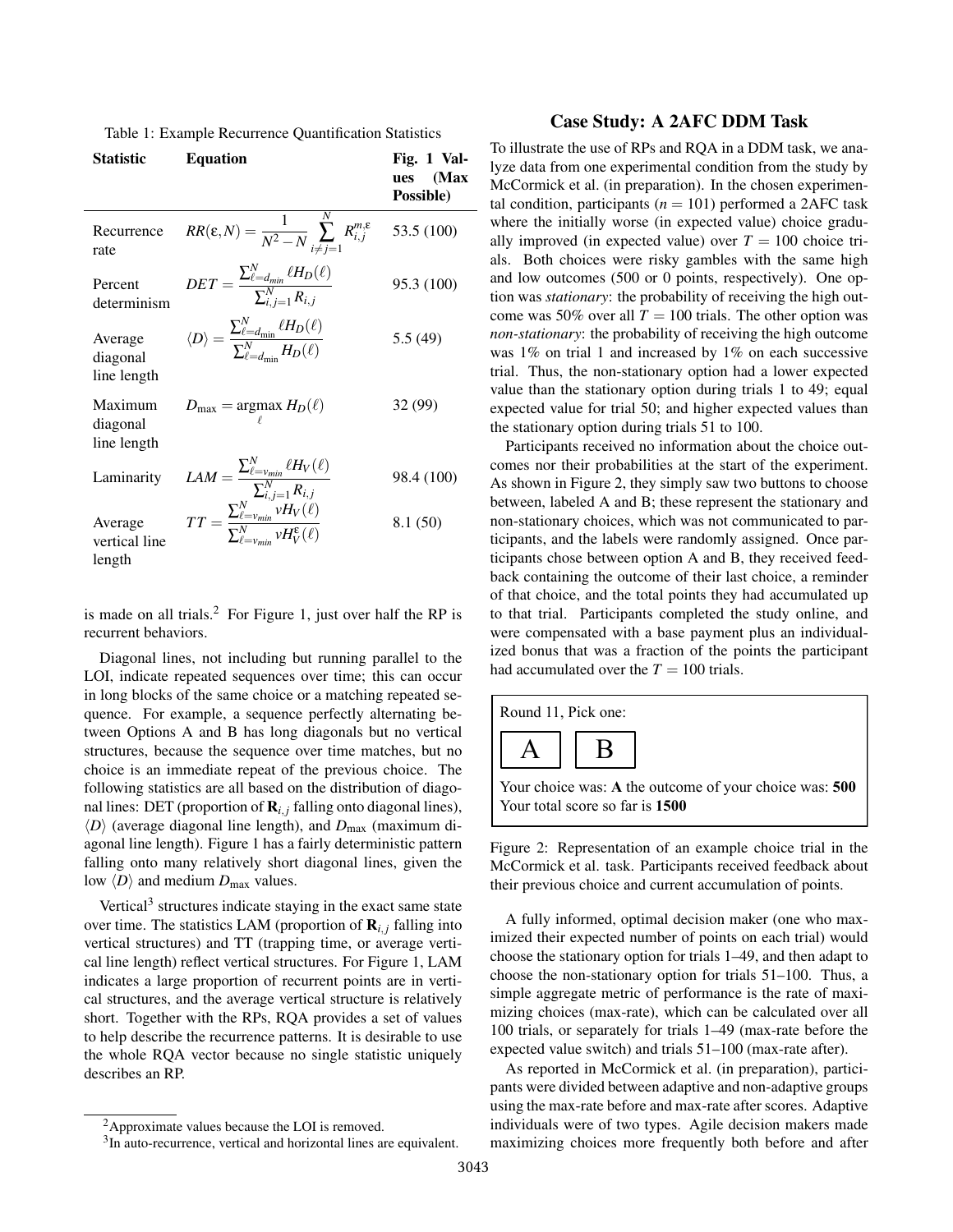the switch, indicating successful adaptation of their choices to the switch in expected value. Although a minority, clumsy decision makers made non-maximizing choices both before and after the switch, suggesting adaptation to expected value shifts but not in a maximizing manner. Non-adaptive participants also fell into two types. Fortunate non-adaptive decision makers made maximizing choices after the switch, but not before, suggesting they did not adapt to changes in the decision environment and happened to choose the ultimatelymaximizing option from the start (when it was not maximizing). Conversely, rigid non-adaptive decision makers made maximizing choices before the switch, but not after, suggesting they persistently chose the initially-maximizing option even when it was no longer maximizing.

The authors observed that maximization rates revealed a reasonable number of adaptive decision makers (a majority agile) and an over-influence of initial experiences among non-adaptive decision makers (with many rigid participants). However, further insights about the dynamics of the strategies used by adaptive and non-adaptive decision makers were missing.

## RP and RQA Analyses

To apply RP and RQA to the McCormick et al. (in preparation) data, we defined two possible event states: whether participants made a stationary choice or non-stationary choice each trial. Analyses were completed using R for statistical computing (R Core Team, 2013) and the *crqa* library (Coco & Dale, 2014).<sup>4</sup> In the sample data (one experimental condition out of six total), no participants selected the same choice for the entire 100 trials. To aid visual interpretation, the RPs are colored to differentiate stationary and non-stationary choice states. This coloring does not change the RP and RQA computations, which still reflect the total recurrence.

#### Results

The RPs for all 101 decision makers are plotted as a "recurrence quilt" in Figure 3, revealing a variety of individual choice patterns. These quilts have been ordered by overall maximization rate (provided in parentheses above each individual's RP). A number of characteristics across the quilt are immediately noticeable. The upper few lines of the quilt contain RPs predominantly light blue in color, indicating a preference for the stationary option (which was initially maximizing). A number of plots have a solid (light or dark) appearance; these RPs reflect long periods of recurrence, lasting nearly the whole task (e.g., RPs 23, 39). These participants seem stay with a particular choice. At this level of data, we might call this a static preference behavior pattern, and seek to better understand how static patterns, which seem nonadaptive, correspond to theoretical definitions of adaptation in the DDM task context.

Other RPs show much more variable patterns, reflecting frequent shifting between choices (e.g., RPs 11, 55, 83). Then throughout there are RPs that show recurrent blocks alternating between dark and light. These participants seem to prefer making one choice for some time, then switch to repeatedly making the other, and then switching back at least once more (e.g., RPs 4, 42, 47, 97). This variability in choice sequences likely captures differences in individual strategies: some sequences perhaps indicate shifts in preference over time, some simply show a tendency to explore, and others capture more adaptive behaviors consistent with optimal or other rational task strategies over time. Specifically, RPs toward the bottom of the quilt (participants with higher maximization rates) show a shift from light to dark blue, indicating an adaptive shifting consistent with the task design and optimal strategy.

Non-Adaptive Decision Makers The RPs quickly illustrate that non-adaptive participants with low maximization rates exhibited choice patterns that vary in the amount of alternation between choice options. Figure 4 shows four recurrence plots from non-adaptive decision makers. All four participants had similar overall maximizing rates (provided in Table 2) and illustrate both rigid (RPs 24 and 15) and fortunate (RPs 39 and 49) choice patterns.

RPs 24 and 39 reflect recurrence of a single choice throughout, while the RPs 15 and 49 capture more frequent switching between options. RQA for RPs 24 and 39 (Table 2) reflect high values for both diagonal  $(\langle D \rangle, D_{\text{max}})$  and vertical structures (LAM and TT). These RPs show nearly maximal RR and DET values, confirming they are in the same recurrent state nearly the entire time. We can describe these decision makers as engaged in limited exploration of their options at the start of the task, followed by sticking with one option for the remaining trials. They seem non-adaptive at both the aggregate score and choice sequence levels of behavior.

RQA for RPs 15 and 39 show lower proportions of recurrent points (RR in Table 2), the larger amount of white space reflects more choice switching. Their statistics also show short average diagonal  $\langle\langle D \rangle$  and vertical (TT) line lengths. Even with frequent switches, these two decision makers exhibit an overall preference for one of the options—as shown by the dominant colors in each RP—and do not change their preferences with the expected value shift. Thus, these decision makers use non-adaptive strategies, but with far more frequent alternation and stochastic recurrence patterns than the participants in RPs like 24 and 39.

Adaptive Decision Makers Figure 5 shows four RPs from Adaptive decision makers. Three of the four examples (RPs 101, 99, 98) have agile choice patterns: a preference for the stationary option in the first half of trials, and a preference for the non-stationary option in the second half of trials (see Table 2). In addition to meeting the criteria for agile choice patterns, these participants have three of the highest overall max-rates. Thus, these RPs are consistent with the optimal strategy, but are more variable than perfectly optimal.

<sup>4</sup>Additional hyper-parameters for the *crqa* function were the following: delay = 1, embed = 1, rescale = 1, radius =  $0.0001$ , normalize = 0, mindiagline = 2, minvertline = 2, tw = 1 (where tw is the Theiler window setting that removes the Line of Incidence).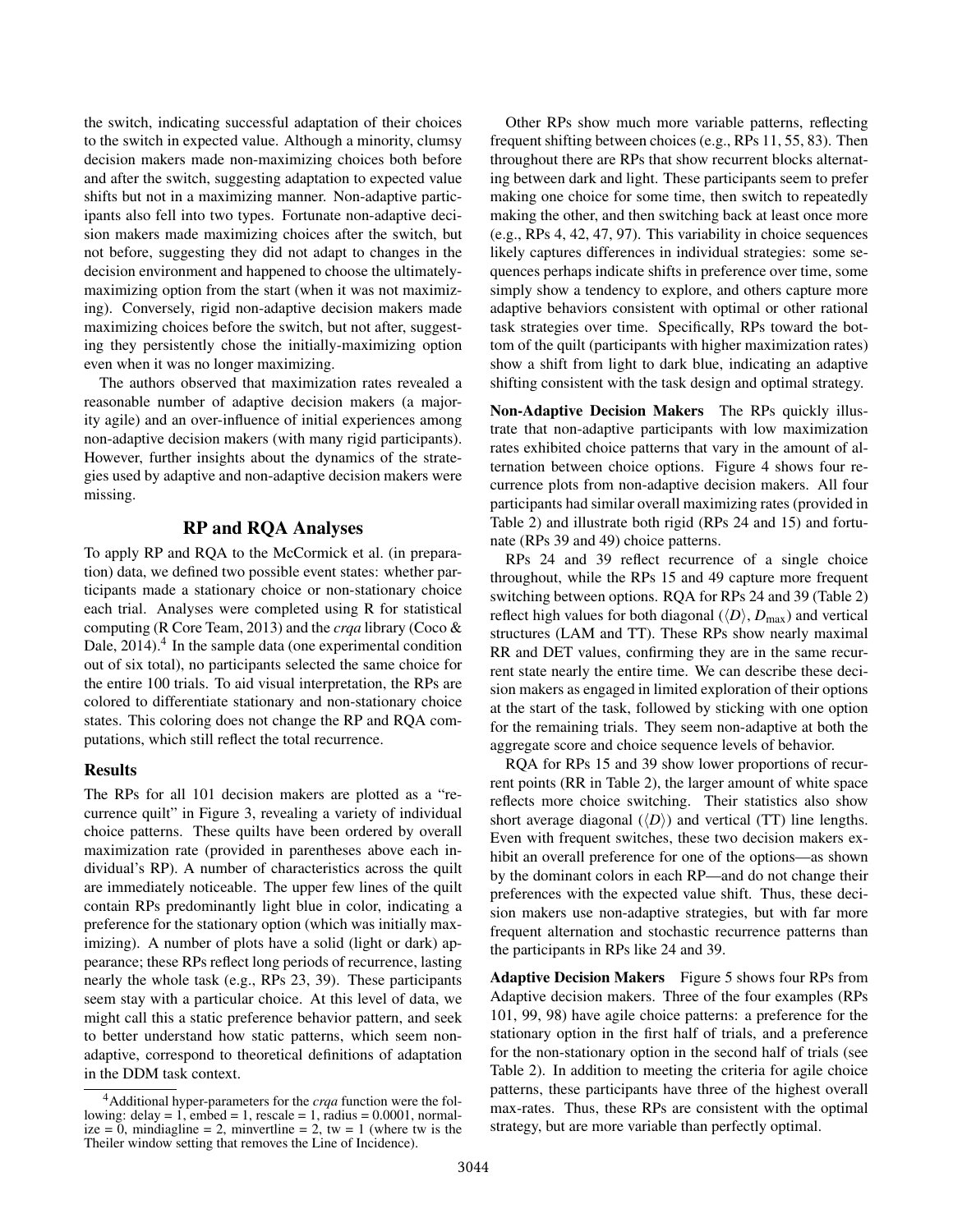

Trial

**Trial** 

Figure 3: RPs for individual participants ordered by overall maximization rate (provided in parentheses). White points, indicate non-recurrence, light blue indicates recurrence of the stationary choice, and dark blue indicates recurrence of the non-stationary choice.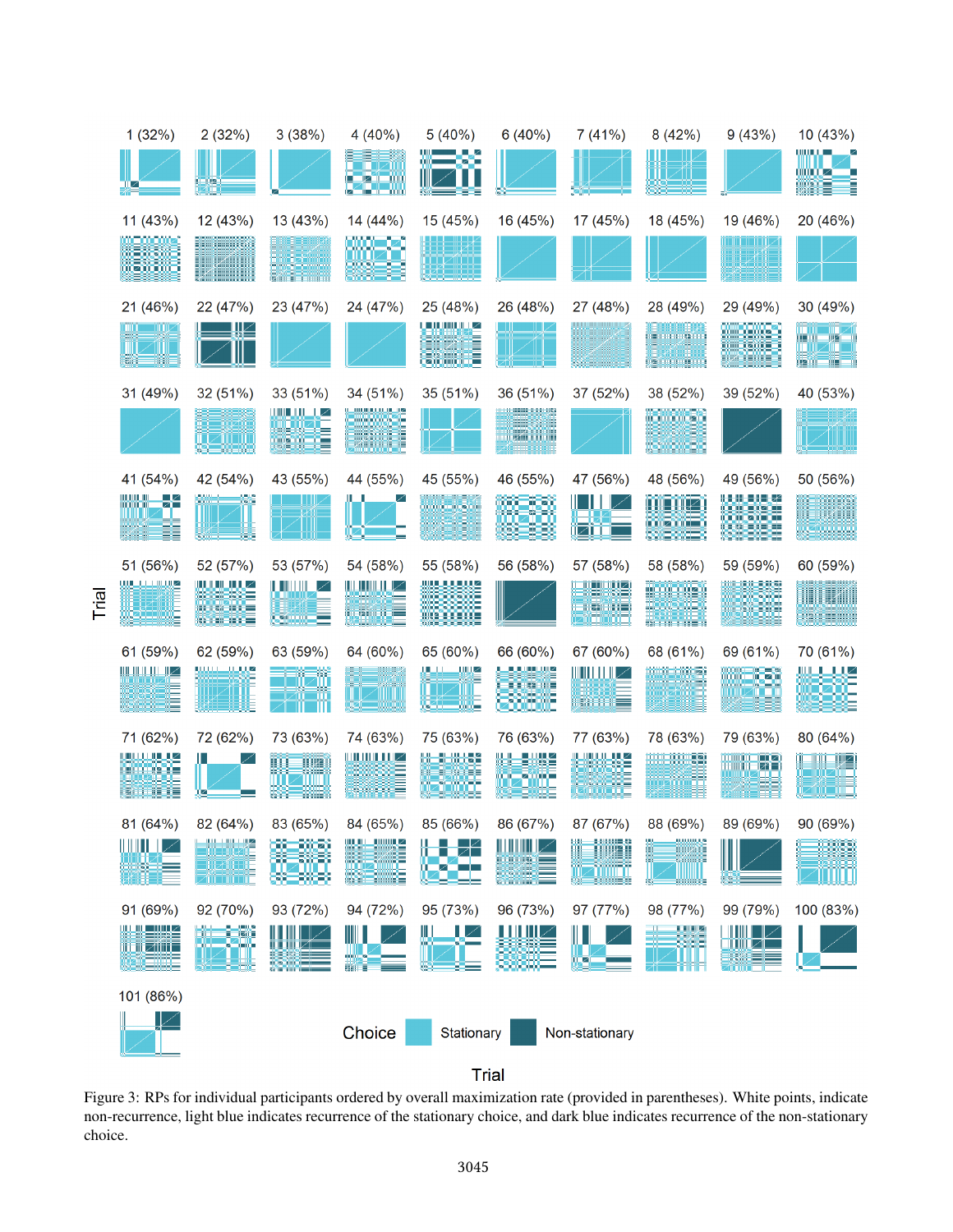| Table 2. KOA TOI EXCIIIpial Kecuricillec I foto |         |               |       |                       |      |                    |               |      |      |  |  |
|-------------------------------------------------|---------|---------------|-------|-----------------------|------|--------------------|---------------|------|------|--|--|
| <b>Maximization Rates</b>                       |         |               |       | <b>ROA</b> Statistics |      |                    |               |      |      |  |  |
| ID                                              | Overall | <b>Before</b> | After | <b>RR</b>             | DET  | $\langle D\rangle$ | $D_{\rm max}$ | LAM  | TT   |  |  |
| <b>Figure 4: Non-adaptive Decision Makers</b>   |         |               |       |                       |      |                    |               |      |      |  |  |
| RP24                                            | 0.47    | 0.96          | 0.00  | 95.1                  | 99.9 | 25.1               | 95            | 99.9 | 33.2 |  |  |
| RP39                                            | 0.52    | 0.02          | 1.00  | 95.1                  | 98   | 48.5               | 96            | 98.9 | 49.3 |  |  |
| RP15                                            | 0.45    | 0.79          | 0.12  | 72.1                  | 92.8 | 5                  | 20            | 95.7 | 7.5  |  |  |
| RP49                                            | 0.56    | 0.46          | 0.66  | 51.4                  | 81.4 | 3.6                | 21            | 87.6 | 5.2  |  |  |
| <b>Figure 5: Adaptive Decision Makers</b>       |         |               |       |                       |      |                    |               |      |      |  |  |
| RP101                                           | 0.86    | 0.94          | 0.78  | 50.0                  | 94.3 | 9                  | 49            | 97.0 | 13   |  |  |
| RP99                                            | 0.79    | 0.67          | 0.92  | 52.9                  | 82.8 | 4.3                | 27            | 89.6 | 6.2  |  |  |
| RP98                                            | 0.77    | 0.96          | 0.58  | 56.2                  | 88.1 | 4.3                | 31            | 93.3 | 6.2  |  |  |
| RP10                                            | 0.43    | 0.48          | 0.40  | 49.2                  | 93.2 | 4.23               | 29            | 98.3 | 5.8  |  |  |
| <b>Optimal Strategy</b>                         |         |               |       |                       |      |                    |               |      |      |  |  |
|                                                 | 1.00    | 1.00          | 1.00  | 49                    | 100  | 25.5               | 49            | 99.9 | 25.5 |  |  |

Table 2: RQA for Exemplar Recurrence Plots



Figure 4: Recurrence plots for the sequence of choices made by non-adaptive decision makers.



Figure 5: Recurrence plots for the sequence of choices made by adaptive decision makers.

RP 101 shows long periods of recurrence, with higher  $D_{\text{max}}$ and DET for this group in Table 2. Conversely, RPs 99 and 98 show more variability, and related smaller recurrence patterns than RP 101, but identical average vertical and diagonal lengths to each other. RP 99 exhibits variability in the early trials before shifting to a longer period of non-stationary recurrence later. RP 98 exhibits the opposite, with variability in the later portion of the experiment and recurrence of longer duration earlier. RP 10 also demonstrates an adaptive strategy, but a non-optimal one–one of the few clumsy choice patterns observed. On average, RP 10 prefers the non-stationary option early, and notably shows a period of recurrence in the stationary option later, when it was not the maximizing option. RP 10's RQA reflects a medium amount of overall RR and low average diagonal and vertical line lengths; the maximum diagonal is of a medium length, reflecting a least one recurrent sequence of medium length.

## Defining New Types of Adaptation

We remind readers of the pattern described for Figure 1; this is RP 47 in Figure 3. RP 47 also seems to illustrate a type of adaptive behavior observed in several participants but that was not distinguishable by McCormick et al. (in preparation) at the aggregate score level. We call this a "U-shaped" adaptation strategy: it reflects a move from one preference to another and back to the first. We also see this in RPs 41, 67, 72, 94. While this U-shape clearly reflects shifting preferences, the non-monotonic RP patterns may not be connected to the underlying (monotonic) changes in expected value, or may be mediated by the gamble outcomes together with the changing task dynamics. These and other types of adaptive patterns are of interest for future study of human choice patterns.

## **Discussion**

We introduce recurrence plots and recurrence quantification analyses to gain more insight about human strategies in DDM tasks. Although RPs and RQAs have been used in other fields, they have not previously been used to analyze choice sequences. We demonstrate RPs and RQA in a 2AFC DDM task where the expected value of the options changes over time. Our case study illustrates the benefits of using RQAs in situations where typical aggregate statistics would obscure the diversity of human choice behavior. Visual inspection and quantification of the recurrent patterns in our case study's choice sequences revealed multiple, distinguishable choice patterns among individuals who may be categorized similarly when using aggregate statistics. RPs and RQA highlighted nuances in both adaptive and non-adaptive strategies. These recurrence patterns increase the detail available to researchers, and reveal the diversity of decision strategies that theoretical and computational models of choice seek to explain and simulate. We believe studying this diversity can generate new insights about decision making strategies that are currently being overlooked in our data analysis practices.